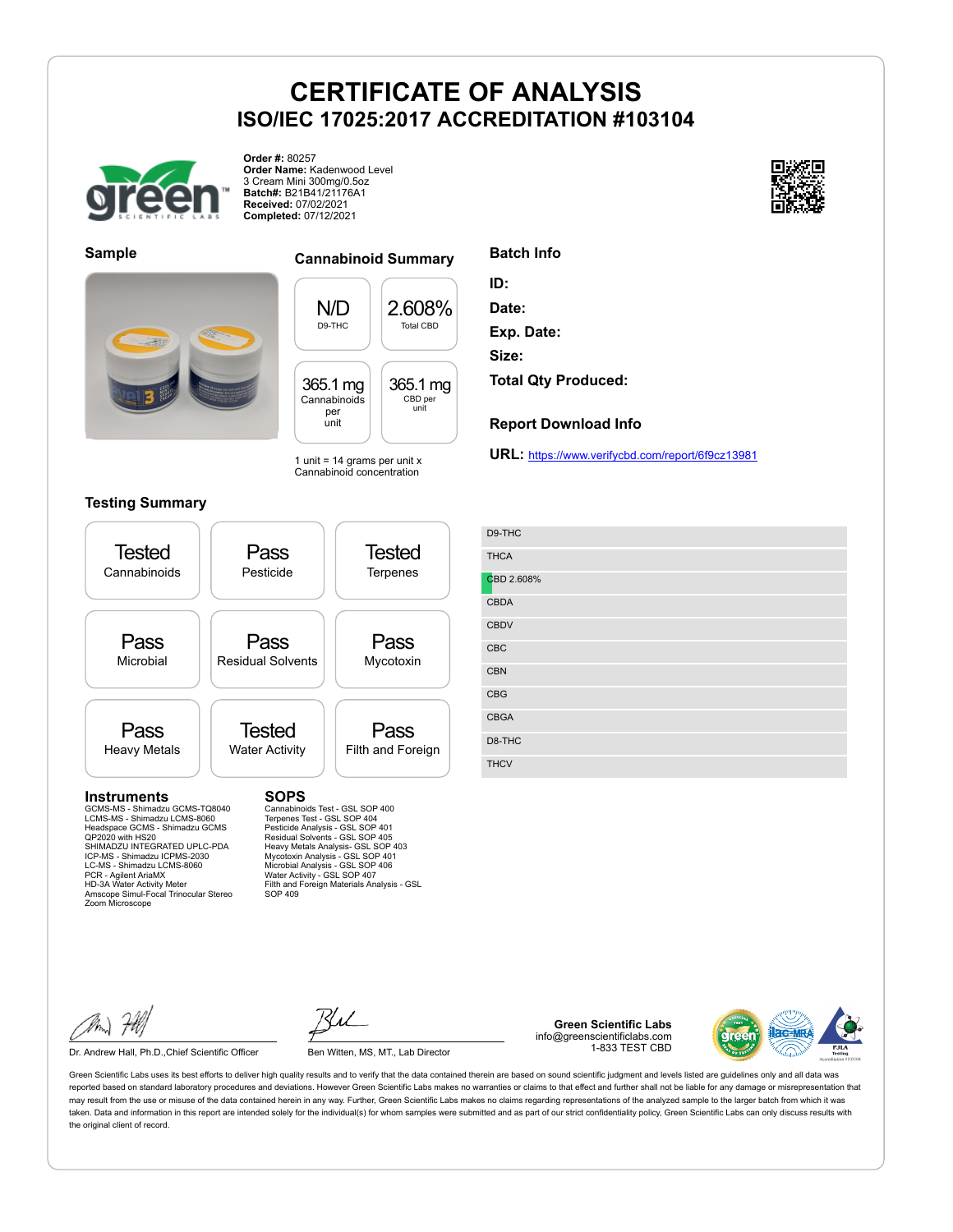

**Order #:** 80257 **Order Name:** Kadenwood Level 3 Cream Mini 300mg/0.5oz **Batch#:** B21B41/21176A1 **Received:** 07/02/2021 **Completed:** 07/12/2021



### **Sample**

# N/D D9-THC 2.608% Total CBD 365.1 mg Cannabinoids per unit 365.1 mg CBD per unit

1 unit = 14 grams per unit x Cannabinoid concentration

# **Cannabinoids Test**

SHIMADZU INTEGRATED UPLC-PDA GSL SOP 400 **UPLOADED:** 07/06/2021 09:18:02

| Cannabinoids       | <b>LOQ</b>    | weight $(\%)$ | mg/g   | mg/unit |
|--------------------|---------------|---------------|--------|---------|
| D9-THC             | 10 PPM        | N/D           | N/D    | N/D     |
| THCA               | <b>10 PPM</b> | N/D           | N/D    | N/D     |
| <b>CBD</b>         | <b>10 PPM</b> | 2.608%        | 26.078 | 365.092 |
| <b>CBDA</b>        | 20 PPM        | N/D           | N/D    | N/D     |
| <b>CBDV</b>        | 20 PPM        | N/D           | N/D    | N/D     |
| <b>CBC</b>         | <b>10 PPM</b> | N/D           | N/D    | N/D     |
| <b>CBN</b>         | 10 PPM        | N/D           | N/D    | N/D     |
| <b>CBG</b>         | <b>10 PPM</b> | N/D           | N/D    | N/D     |
| CBGA               | 20 PPM        | N/D           | N/D    | N/D     |
| D8-THC             | <b>10 PPM</b> | N/D           | N/D    | N/D     |
| THCV               | 10 PPM        | N/D           | N/D    | N/D     |
| TOTAL D9-THC       |               | N/D           | N/D    | N/D     |
| TOTAL CBD*         |               | 2.608%        | 26.078 | 365.1   |
| TOTAL CANNABINOIDS |               | 2.608%        | 26.078 | 365.1   |



Reporting Limit 10 ppm  $*Total CBD = CBD + CBDA \times 0.877$ 

N/D - Not Detected, B/LOQ - Below Limit of Quantification

Dr. Andrew Hall, Ph.D., Chief Scientific Officer Ben Witten, MS, MT., Lab Director

**Green Scientific Labs** info@greenscientificlabs.com 1-833 TEST CBD

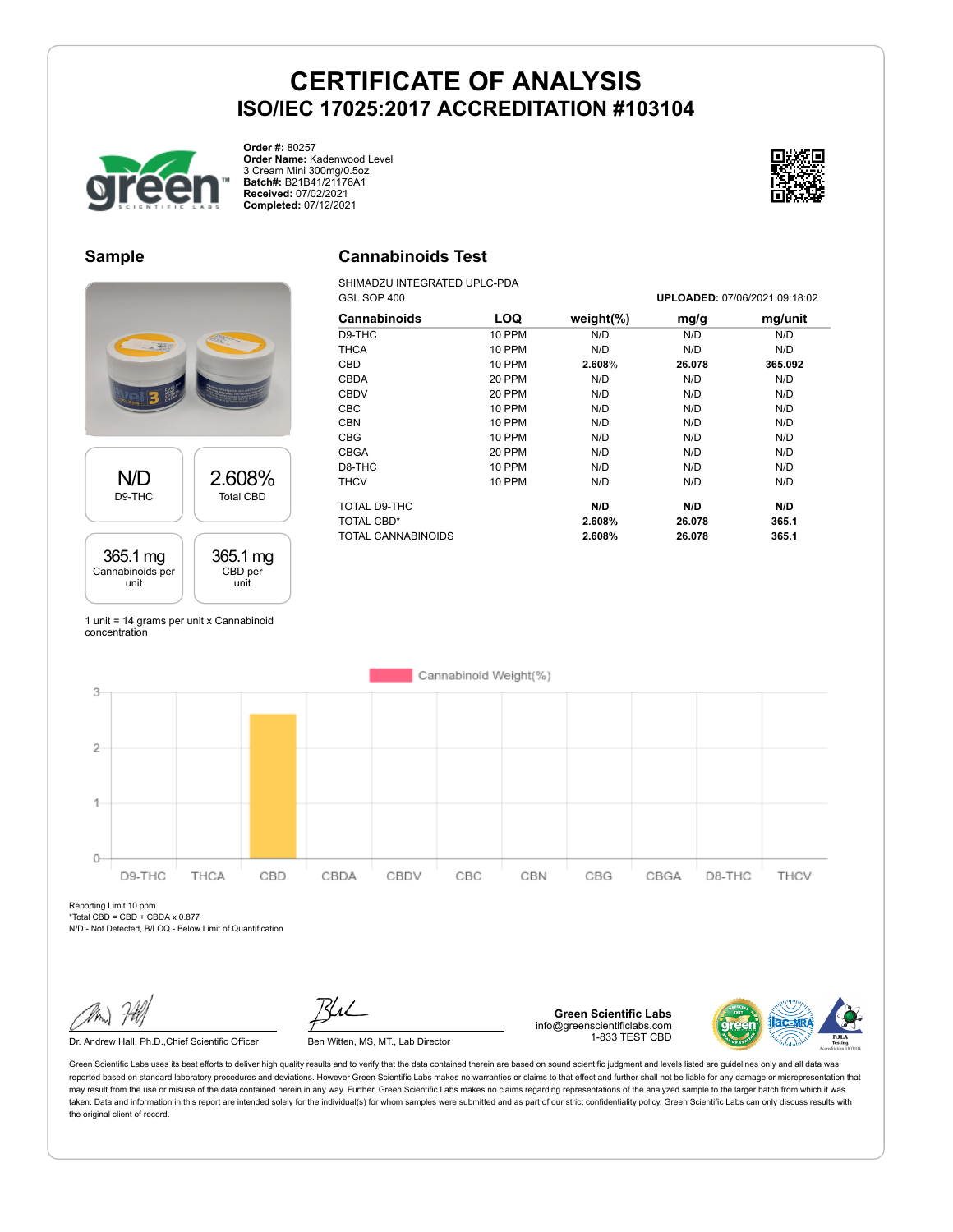

**Order #:** 80257 **Order Name:** Kadenwood Level 3 Cream Mini 300mg/0.5oz **Batch#:** B21B41/21176A1 **Received:** 07/02/2021 **Completed:** 07/12/2021



### **TERPENES: TOTAL (7.244%)**

Headspace GCMS - Shimadzu GCMS QP2020 with HS20

GSL SOP 404 **Prepared:** 07/05/2021 13:46:48 **Uploaded:** 07/08/2021 09:20:07

| Terpene                   | Results (%)  | LOQ (%) | $LOD$ $(\%)$ |
|---------------------------|--------------|---------|--------------|
| 3-CARENE                  | <b>B/LOQ</b> | 0.003%  | 0.001%       |
| A-BISABOLOL               | B/LOQ        | 0.003%  | 0.001%       |
| A-CEDRENE                 | 0.003%       | 0.003%  | 0.001%       |
| A-HUMULENE                | <b>B/LOQ</b> | 0.003%  | 0.001%       |
| <b>A-PINENE</b>           | B/LOQ        | 0.003%  | 0.001%       |
| <b>A-TERPINENE</b>        | <b>B/LOQ</b> | 0.003%  | 0.001%       |
| <b>B-MYRCENE</b>          | <b>B/LOQ</b> | 0.003%  | 0.001%       |
| <b>B-PINENE</b>           | <b>B/LOQ</b> | 0.003%  | 0.001%       |
| BORNEOL (MIX OF ISOMERS)  | 0.004%       | 0.003%  | 0.001%       |
| <b>CAMPHENE</b>           | B/LOQ        | 0.003%  | 0.001%       |
| CAMPHOR (MIX OF ISOMERS)  | 0.006%       | 0.003%  | 0.001%       |
| CARYOPHYLLENE OXIDE       | B/LOQ        | 0.003%  | 0.001%       |
| CEDROL                    | 0.014%       | 0.003%  | 0.001%       |
| <b>CIS-NEROLIDOL</b>      | <b>B/LOQ</b> | 0.003%  | 0.001%       |
| <b>CIS-OCIMENE</b>        | <b>B/LOQ</b> | 0.003%  | 0.001%       |
| ENDO-FENCHYL ALCOHOL      | <b>B/LOQ</b> | 0.003%  | 0.001%       |
| <b>EUCALYPTOL</b>         | 0.125%       | 0.003%  | 0.001%       |
| FENCHONE (MIX OF ISOMERS) | <b>B/LOQ</b> | 0.003%  | 0.001%       |
| <b>GAMMA-TERPINENE</b>    | <b>B/LOQ</b> | 0.003%  | 0.001%       |

| Terpene                    | Results (%)  | LOQ (%) | $LOD$ $(\%)$ |
|----------------------------|--------------|---------|--------------|
| <b>GERANIOL</b>            | 0.059%       | 0.003%  | 0.001%       |
| <b>GERANYL ACETATE</b>     | 0.007%       | 0.003%  | 0.001%       |
| GUAIOL                     | <b>B/LOQ</b> | 0.003%  | 0.001%       |
| HEXAHYDROTHYMOL            | 6.990%       | 0.003%  | 0.001%       |
| <b>ISOBORNEOL</b>          | <b>B/LOQ</b> | 0.003%  | 0.001%       |
| <b>ISOPULEGOL</b>          | 0.018%       | 0.003%  | 0.001%       |
| <b>LIMONENE</b>            | <b>B/LOQ</b> | 0.003%  | 0.001%       |
| LINALOOL                   | <b>B/LOQ</b> | 0.003%  | 0.001%       |
| NEROL                      | <b>B/LOQ</b> | 0.003%  | 0.001%       |
| P-MENTHA-1, 5-DIENE        | <b>B/LOQ</b> | 0.003%  | 0.001%       |
| PULEGONE (+)               | 0.003%       | 0.003%  | 0.001%       |
| <b>SABINENE HYDRATE</b>    | <b>B/LOQ</b> | 0.003%  | 0.001%       |
| TERPINEOL (MIX OF ISOMERS) | <b>B/LOQ</b> | 0.003%  | 0.001%       |
| <b>TERPINOLENE</b>         | <b>B/LOQ</b> | 0.003%  | 0.001%       |
| TRANS-CARYOPHYLLENE        | <b>B/LOQ</b> | 0.003%  | 0.001%       |
| TRANS-NEROLIDOL            | <b>B/LOQ</b> | 0.003%  | 0.001%       |
| TRANS-OCIMENE              | <b>B/LOQ</b> | 0.003%  | 0.001%       |
| VALENCENE                  | 0.005%       | 0.003%  | 0.001%       |

#### **Top Terpenes Results:**



Dr. Andrew Hall, Ph.D., Chief Scientific Officer Ben Witten, MS, MT., Lab Director

**Green Scientific Labs** info@greenscientificlabs.com 1-833 TEST CBD

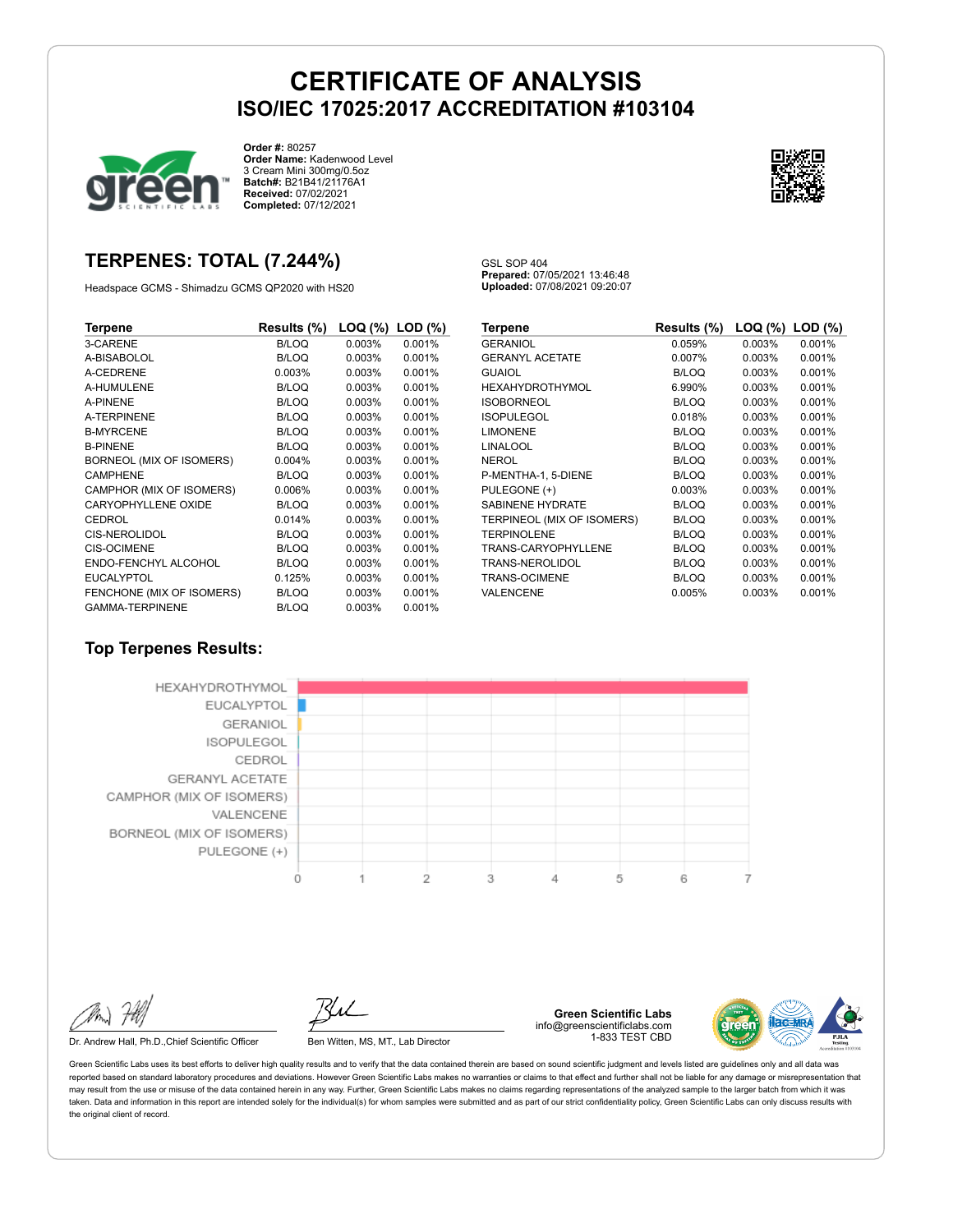

**Order #:** 80257 **Order Name:** Kadenwood Level 3 Cream Mini 300mg/0.5oz **Batch#:** B21B41/21176A1 **Received:** 07/02/2021 **Completed:** 07/12/2021



### **PESTICIDE ANALYSIS:**

GSL SOP 401 **PREPARED:** 07/05/2021 17:34:45 **UPLOADED:** 07/12/2021 10:08:09

GCMS-MS - Shimadzu GCMS-TQ8040

| Pesticide           | <b>Action Level</b><br>(ppm) | Results<br>(ppm) | LOQ<br>(ppm) | LOD<br>(ppm) |
|---------------------|------------------------------|------------------|--------------|--------------|
| CAPTAN              | 0.700                        | N/D              | 0.003        | 0.001        |
| CHLORDANE           | 0.100                        | N/D              | 0.003        | 0.001        |
| <b>CHLORFENAPYR</b> | 0.100                        | N/D              | 0.003        | 0.001        |
| <b>COUMAPHOS</b>    | 0.100                        | N/D              | 0.003        | 0.001        |

| Pesticide               | <b>Action Level Results LOQ LOD</b> |                         |       |       |
|-------------------------|-------------------------------------|-------------------------|-------|-------|
|                         | (ppm)                               | $(ppm)$ $(ppm)$ $(ppm)$ |       |       |
| CYFLUTHRIN              | 2.000                               | N/D                     | 0.003 | 0.001 |
| <b>CYPERMETHRIN</b>     | 1.000                               | N/D                     | 0.003 | 0.001 |
| PARATHION-METHYL        | 0.100                               | N/D                     | 0.003 | 0.001 |
| PENTACHLORONITROBENZENE | 0.100                               | N/D                     | 0.003 | 0.001 |
|                         |                                     |                         |       |       |

LCMS-MS - Shimadzu LCMS-8060

| <b>Pesticide</b>     | <b>Action Level</b> | <b>Results</b> | LOQ   | LOD   |
|----------------------|---------------------|----------------|-------|-------|
|                      | (ppm)               | (ppm)          | (ppm) | (ppm) |
| <b>ABAMECTIN B1A</b> | 0.100               | N/D            | 0.005 | 0.001 |
| <b>ACEPHATE</b>      | 0.100               | N/D            | 0.001 | 0.001 |
| <b>ACEQUINOCYL</b>   | 0.100               | N/D            | 0.001 | 0.001 |
| <b>ACETAMIPRID</b>   | 0.100               | N/D            | 0.005 | 0.001 |
| <b>ALDICARB</b>      | 0.100               | N/D            | 0.005 | 0.001 |
| <b>AZOXYSTROBIN</b>  | 0.100               | N/D            | 0.001 | 0.001 |
| <b>BIFENAZATE</b>    | 0.100               | N/D            | 0.005 | 0.001 |
| <b>BIFENTHRIN</b>    | 3.000               | N/D            | 0.005 | 0.001 |
| <b>BOSCALID</b>      | 0.100               | N/D            | 0.005 | 0.001 |
| CARBARYL             | 0.500               | N/D            | 0.003 | 0.001 |
| CARBOFURAN           | 0.100               | N/D            | 0.001 | 0.001 |
| CHLORANTRANILIPROLE  | 10.000              | N/D            | 0.005 | 0.005 |
| <b>CHLORPYRIFOS</b>  | 0.100               | N/D            | 0.001 | 0.001 |
| <b>CLOFENTEZINE</b>  | 0.100               | N/D            | 0.001 | 0.001 |
| <b>DAMINOZIDE</b>    | 0.100               | N/D            | 0.005 | 0.001 |
| <b>DIAZINON</b>      | 0.100               | N/D            | 0.001 | 0.001 |
| <b>DICHLORVOS</b>    | 0.100               | N/D            | 0.005 | 0.001 |
| <b>DIMETHOATE</b>    | 0.100               | N/D            | 0.001 | 0.001 |
| <b>DIMETHOMORPH</b>  | 2.000               | N/D            | 0.005 | 0.001 |
| <b>ETHOPROPHOS</b>   | 0.100               | N/D            | 0.001 | 0.001 |
| <b>ETOFENPROX</b>    | 0.100               | N/D            | 0.001 | 0.001 |
| <b>ETOXAZOLE</b>     | 0.100               | N/D            | 0.010 | 0.005 |
| <b>FENHEXAMID</b>    | 0.100               | N/D            | 0.005 | 0.001 |
| <b>FENOXYCARB</b>    | 0.100               | N/D            | 0.005 | 0.001 |
| <b>FENPYROXIMATE</b> | 0.100               | N/D            | 0.001 | 0.001 |
| <b>FIPRONIL</b>      | 0.100               | N/D            | 0.003 | 0.001 |
| <b>FLONICAMID</b>    | 0.100               | N/D            | 0.025 | 0.010 |
| <b>FLUDIOXONIL</b>   | 0.100               | N/D            | 0.003 | 0.001 |
| <b>HEXYTHIAZOX</b>   | 0.100               | N/D            | 0.005 | 0.001 |
| <b>IMAZALIL</b>      | 0.100               | N/D            | 0.005 | 0.001 |

| <b>Pesticide</b>       | <b>Action Level</b> | <b>Results</b> | LOQ   | LOD   |
|------------------------|---------------------|----------------|-------|-------|
|                        | (ppm)               | (ppm)          | (ppm) | (ppm) |
| <b>IMIDACLOPRID</b>    | 5.000               | N/D            | 0.005 | 0.001 |
| KRESOXIM-METHYL        | 0.100               | N/D            | 0.010 | 0.005 |
| <b>MALATHION</b>       | 0.500               | N/D            | 0.005 | 0.001 |
| METALAXYL              | 2.000               | N/D            | 0.001 | 0.001 |
| <b>METHIOCARB</b>      | 0.100               | N/D            | 0.005 | 0.001 |
| <b>METHOMYL</b>        | 1.000               | N/D            | 0.001 | 0.001 |
| <b>MEVINPHOS</b>       | 0.100               | N/D            | 0.001 | 0.001 |
| <b>MYCLOBUTANIL</b>    | 0.100               | N/D            | 0.005 | 0.001 |
| <b>NALED</b>           | 0.100               | N/D            | 0.005 | 0.001 |
| OXAMYL                 | 0.500               | N/D            | 0.001 | 0.001 |
| PACLOBUTRAZOL          | 0.100               | N/D            | 0.005 | 0.001 |
| <b>PERMETHRINS</b>     | 0.500               | N/D            | 0.005 | 0.001 |
| PHOSMET                | 0.100               | N/D            | 0.005 | 0.001 |
| <b>PIPERONYL</b>       | 3.000               | N/D            | 0.001 | 0.001 |
| <b>BUTOXIDE</b>        |                     |                |       |       |
| <b>PRALLETHRIN</b>     | 0.100               | N/D            | 0.005 | 0.005 |
| <b>PROPICONAZOLE</b>   | 0.100               | N/D            | 0.010 | 0.005 |
| <b>PROPOXUR</b>        | 0.100               | N/D            | 0.001 | 0.001 |
| <b>PYRETHRINS</b>      | 0.500               | N/D            | 0.005 | 0.005 |
| (PYRETHRIN I)          |                     |                |       |       |
| <b>PYRIDABEN</b>       | 0.100               | N/D            | 0.005 | 0.001 |
| <b>SPINETORAM</b>      | 0.100               | N/D            | 0.001 | 0.001 |
| <b>SPINOSAD</b>        | 0.100               | N/D            | 0.001 | 0.001 |
| <b>SPIROMESIFEN</b>    | 0.100               | N/D            | 0.005 | 0.001 |
| <b>SPIROTETRAMAT</b>   | 0.100               | N/D            | 0.001 | 0.001 |
| SPIROXAMINE            | 0.100               | N/D            | 0.001 | 0.001 |
| <b>TEBUCONAZOLE</b>    | 0.100               | N/D            | 0.005 | 0.001 |
| <b>THIACLOPRID</b>     | 0.100               | N/D            | 0.001 | 0.001 |
| <b>THIAMETHOXAM</b>    | 5.000               | N/D            | 0.001 | 0.001 |
| <b>TRIFLOXYSTROBIN</b> | 0.100               | N/D            | 0.001 | 0.001 |

N/D = Not Detected, A/LOQ = Above LOQ Level, B/LOQ = Below LOQ Level, B/LOD = Below LOD Level

Dr. Andrew Hall, Ph.D., Chief Scientific Officer Ben Witten, MS, MT., Lab Director

**Green Scientific Labs** info@greenscientificlabs.com 1-833 TEST CBD

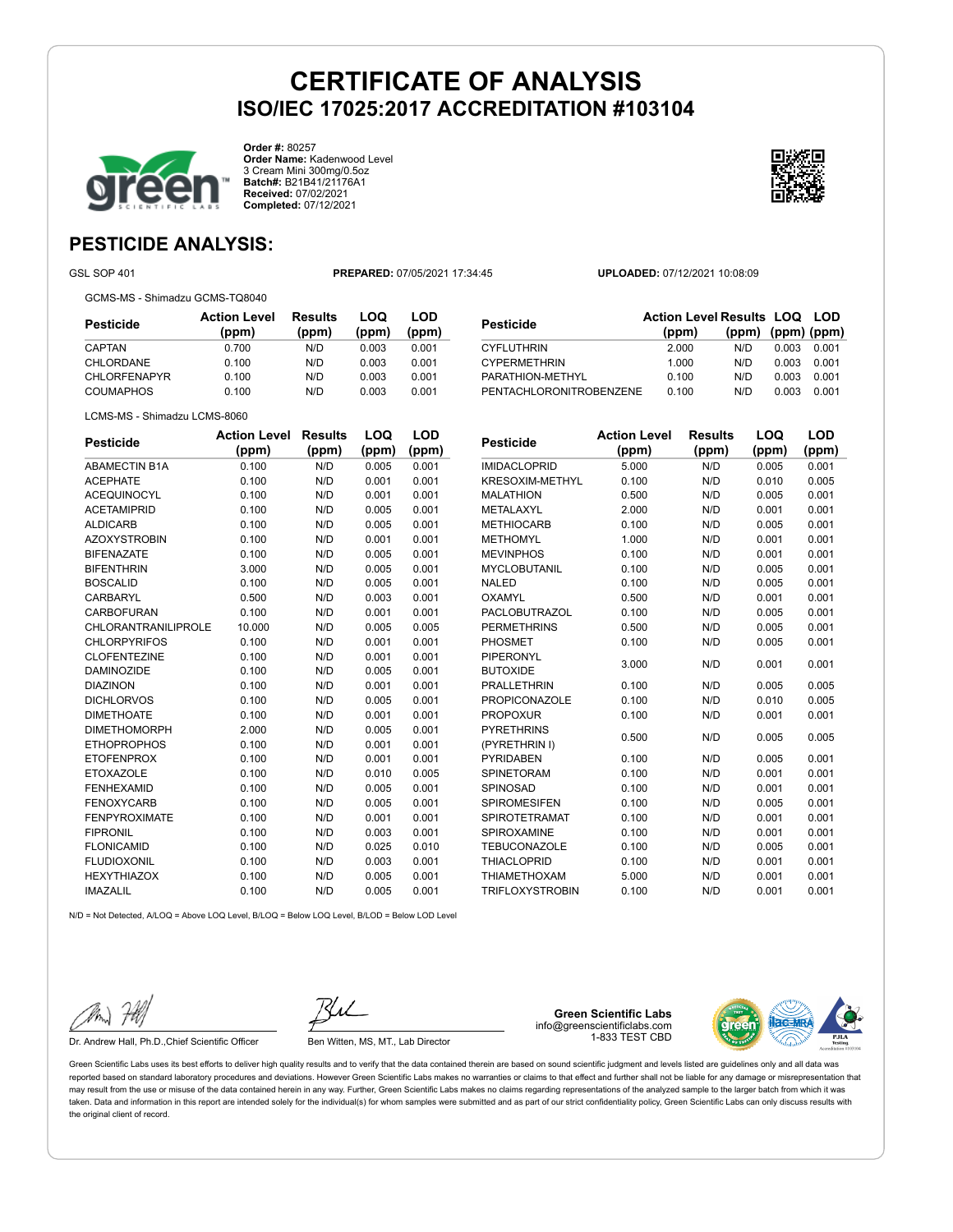

**Order #:** 80257 **Order Name:** Kadenwood Level 3 Cream Mini 300mg/0.5oz **Batch#:** B21B41/21176A1 **Received:** 07/02/2021 **Completed:** 07/12/2021



### **RESIDUAL SOLVENTS:**

Headspace GCMS - Shimadzu GCMS QP2020 with HS20

GSL SOP 405

**Uploaded:** 07/06/2021 09:00:35

| <b>Residual Solvent</b>  | <b>Action Level (ppm)</b> | Results (ppm) | LOQ (ppm) | LOD (ppm) |
|--------------------------|---------------------------|---------------|-----------|-----------|
| 1,1-DICHLOROETHENE       | 8                         | N/D           | 0.63      | 0.63      |
| 1,2- DICHLOROETHANE      | $\overline{2}$            | N/D           | 0.12      | 0.02      |
| <b>ACETONE</b>           | 5,000                     | N/D           | 140       | 20        |
| <b>ACETONITRILE</b>      | 410                       | N/D           | 25        | 1         |
| <b>BENZENE</b>           |                           | N/D           |           | 0.5       |
| <b>BUTANE</b>            | 5,000                     | N/D           | 50        | 10        |
| <b>CHLOROFORM</b>        |                           | N/D           |           | 0.5       |
| CIS 1,2-DICHLOROETHENE   | 5                         | N/D           | 0.73      | 0.18      |
| <b>ETHANOL</b>           | 5,000                     | N/D           | 140       | 20        |
| ETHYL ACETATE            | 5,000                     | N/D           | 140       | 20        |
| ETHYL ETHER              | 5,000                     | N/D           | 140       | 20        |
| ETHYLENE OXIDE           |                           | N/D           | $\Omega$  | 0         |
| <b>ISOPROPYL ALCOHOL</b> | 5,000                     | N/D           | 140       | 20        |
| <b>METHANOL</b>          | 3,000                     | N/D           | 100       | 20        |
| METHYLENE CHLORIDE       | 125                       | N/D           | 0.15      | 0.15      |
| N-HEPTANE                | 5,000                     | N/D           | 140       | 20        |
| N-HEXANE                 | 290                       | N/D           | 18        | 10        |
| <b>PENTANE</b>           | 5,000                     | N/D           | 140       | 20        |
| <b>PROPANE</b>           | 5,000                     | N/D           | 20        |           |
| <b>TOLUENE</b>           | 890                       | N/D           | 53        |           |
| TRANS 1,2-DICHLOROETHENE | 5                         | N/D           | 0.73      | 0.18      |
| <b>TRICHLOROETHENE</b>   |                           | N/D           |           | 0.5       |
| <b>XYLENES</b>           | 150                       | N/D           | 130       | 20        |

Dr. Andrew Hall, Ph.D., Chief Scientific Officer Ben Witten, MS, MT., Lab Director

**Green Scientific Labs** info@greenscientificlabs.com 1-833 TEST CBD

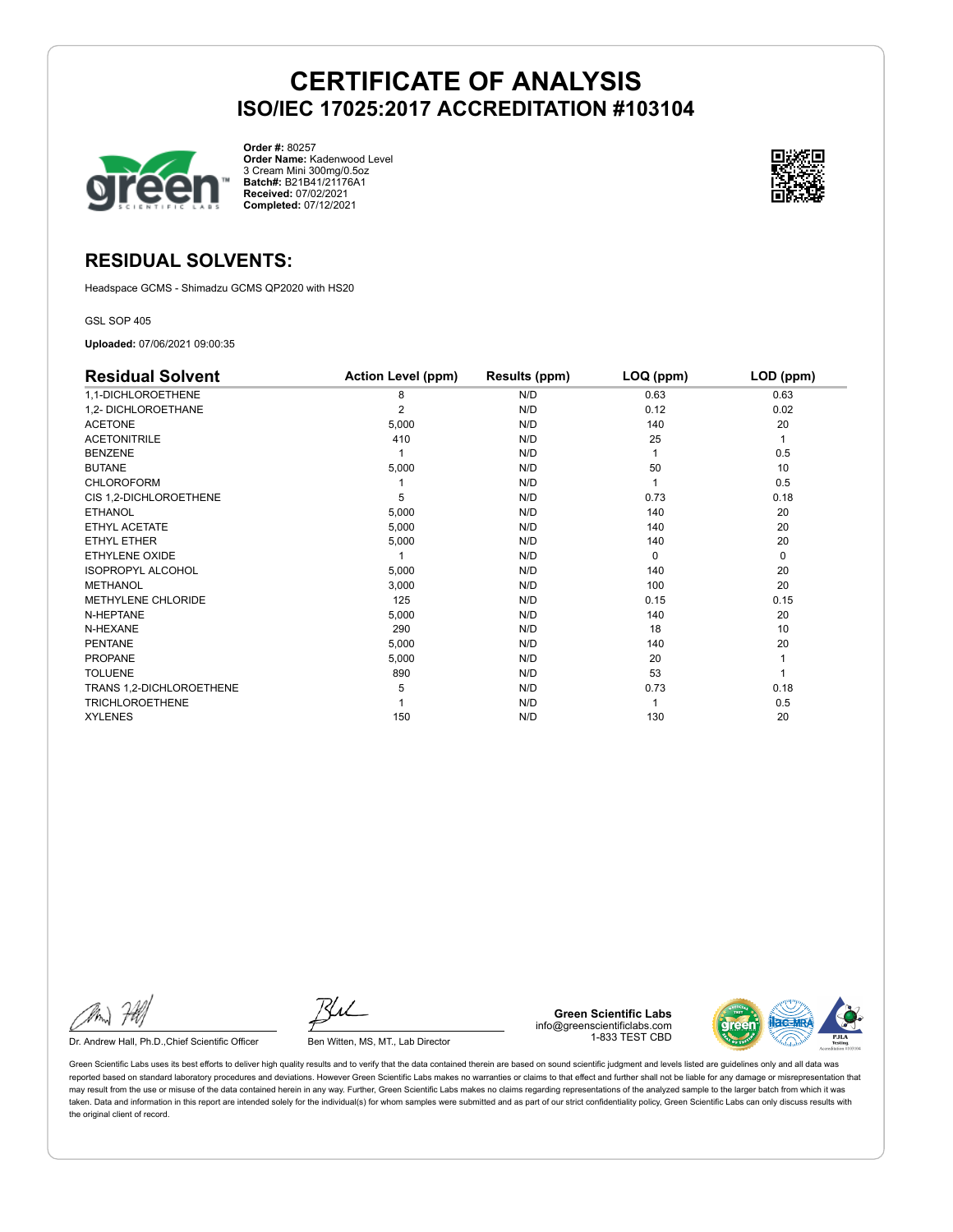**Microbial Analysis** GSL SOP 406 **Uploaded:** 07/08/2021 11:47:07



**Order #:** 80257 **Order Name:** Kadenwood Level 3 Cream Mini 300mg/0.5oz **Batch#:** B21B41/21176A1 **Received:** 07/02/2021 **Completed:** 07/12/2021



### **Microbial Analysis:**

fa PCR - Agilent AriaMX

**MICROBIAL ANALYSIS:**

PCR - Agilent AriaMX

| Test                        | <b>SOP</b> | Test Method | <b>Device Used</b> | <b>LOD</b>                          | <b>Allowable</b><br>Criteria  | <b>Actual Result Pass/Fail</b> |             |
|-----------------------------|------------|-------------|--------------------|-------------------------------------|-------------------------------|--------------------------------|-------------|
| ASPERGILLUS FUMIGATUS***    | 406.01     | USP 61/62+  | <b>ARIAMX PCR</b>  | 1 CFU/G**                           | DETECT/NOT<br><b>DETECTED</b> | <b>NOT DETECTED</b>            | <b>PASS</b> |
| ASPERGILLUS TERREUS***      | 406.01     | USP 61/62+  | <b>ARIAMX PCR</b>  | 1 CFU/G**                           | DETECT/NOT<br><b>DETECTED</b> | <b>NOT DETECTED</b>            | <b>PASS</b> |
| ASPERGILLUS FLAVUS***       | 406.01     | USP 61/62+  | <b>ARIAMX PCR</b>  | 1 CFU/G**                           | DETECT/NOT<br><b>DETECTED</b> | <b>NOT DETECTED</b>            | <b>PASS</b> |
| <b>ASPERGILLUS NIGER***</b> | 406.01     | USP 61/62+  | <b>ARIAMX PCR</b>  | 1 CFU/G**                           | DETECT/NOT<br><b>DETECTED</b> | <b>NOT DETECTED</b>            | <b>PASS</b> |
| STEC E. COLI*               | 406.01     | USP 61/62+  | <b>ARIAMX PCR</b>  | 1 CFU/G**                           | DETECT/NOT<br><b>DETECTED</b> | NOT DETECTED                   | <b>PASS</b> |
| SALMONELLA*                 | 406.01     | USP 61/62+  | <b>ARIAMX PCR</b>  | 1 CFU/G**                           | DETECT/NOT<br><b>DETECTED</b> | <b>NOT DETECTED</b>            | <b>PASS</b> |
| TOTAL YEAST AND MOLD        | 406.01     | USP 61/62+  | <b>ARIAMX PCR</b>  | CFU/G BY<br><b>SAMPLE</b><br>TYPE** | 1.000 CFU/G                   | <b>NOT DETECTED</b>            | <b>PASS</b> |
| AEROBIC BACTERIA COUNT      | 406.01     | USP 61/62+  | <b>ARIAMX PCR</b>  | CFU/G BY<br><b>SAMPLE</b><br>TYPE** | 10,000 CFU/G                  | <b>NOT DETECTED</b>            | <b>PASS</b> |
| <b>ENTEROBACTERIACEAE</b>   | 406.01     | USP 61/62+  | <b>ARIAMX PCR</b>  | CFU/G BY<br>SAMPLE<br>TYPE**        | <b>100 CFU/G</b>              | <b>NOT DETECTED</b>            | <b>PASS</b> |
| <b>COLIFORM</b>             | 406.01     | USP 61/62+  | <b>ARIAMX PCR</b>  | CFU/G BY<br><b>SAMPLE</b><br>TYPE** | <b>100 CFU/G</b>              | <b>NOT DETECTED</b>            | <b>PASS</b> |

† USP 61 (enumeration of bacteria TAC, TYM, and ENT/Coliform), USP 62 (identifying specific species E.coli Aspergillus etc)

\* STEC and Salmonella run as Multiplex

\*\* CFU/g Calculation based on MIP/Extract matrix

\*\*\* Flavus = 2 Copies of DNA / Fumigatis = 2 Copies of DNA Niger = 20 Copies of DNA / Terrus = 10 copies of DNA

Dr. Andrew Hall, Ph.D., Chief Scientific Officer Ben Witten, MS, MT., Lab Director

**Green Scientific Labs** info@greenscientificlabs.com 1-833 TEST CBD